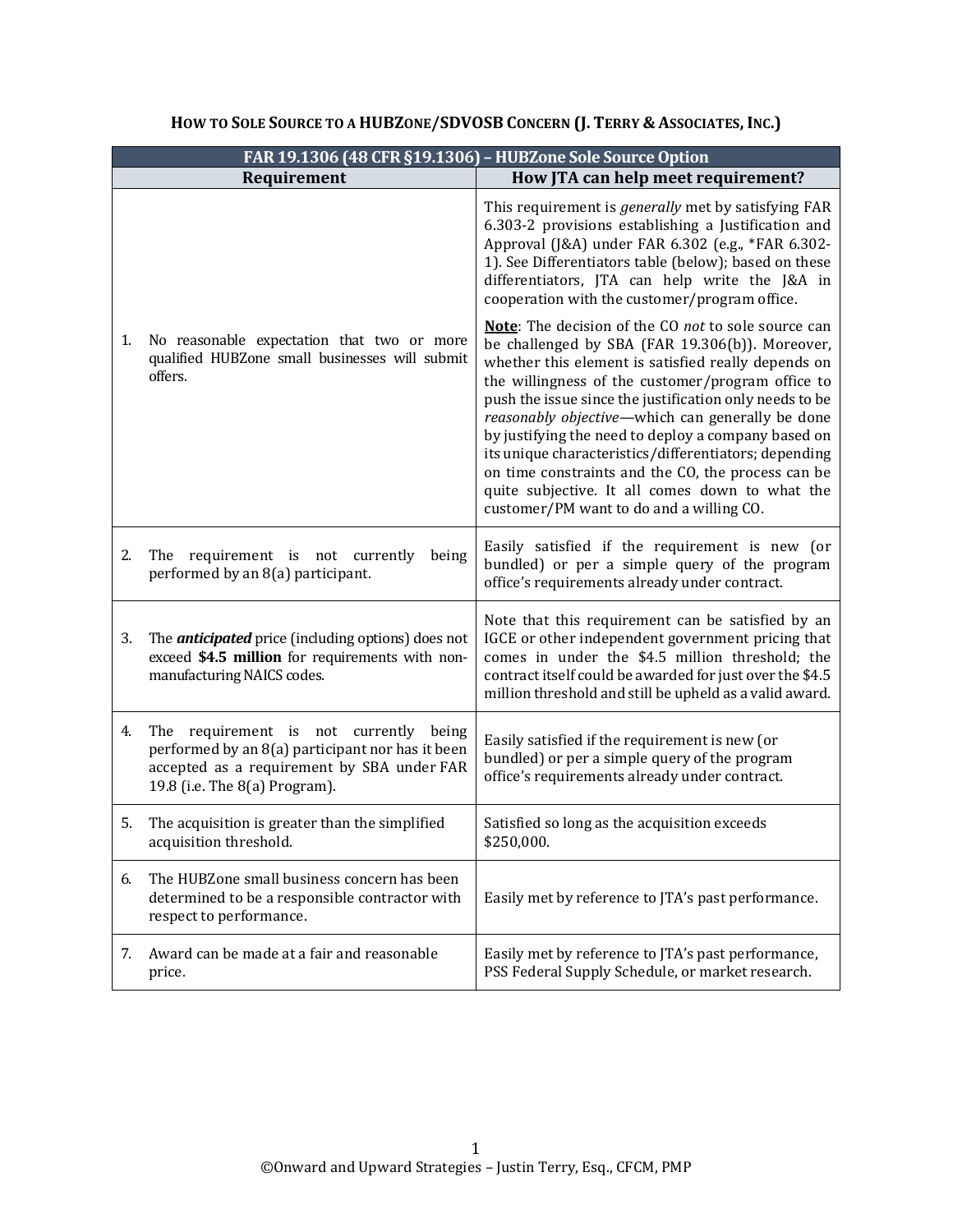| FAR 19.1406 (48 CFR §19.1406) - SDVOSB Sole Source Option |                                                                                                                                                                           |                                                                                                                                                                                                                                                                                                                                                                                                                                                                                                                                                                                                        |  |
|-----------------------------------------------------------|---------------------------------------------------------------------------------------------------------------------------------------------------------------------------|--------------------------------------------------------------------------------------------------------------------------------------------------------------------------------------------------------------------------------------------------------------------------------------------------------------------------------------------------------------------------------------------------------------------------------------------------------------------------------------------------------------------------------------------------------------------------------------------------------|--|
|                                                           | Requirement                                                                                                                                                               | How JTA can help meet requirement?                                                                                                                                                                                                                                                                                                                                                                                                                                                                                                                                                                     |  |
|                                                           |                                                                                                                                                                           | This requirement is <i>generally</i> met by satisfying FAR<br>6.303-2 provisions establishing a Justification and<br>Approval (J&A) under FAR 6.302. See Differentiators<br>table (below); based on these differentiators, JTA can<br>help write the J&A in cooperation with the<br>customer/program office.                                                                                                                                                                                                                                                                                           |  |
| 1.                                                        | No reasonable expectation that two or more<br>qualified SDVOSB concerns will submit offers.                                                                               | Note: The decision of the CO not to sole source can<br>be challenged by SBA (FAR 19.306(b)). Moreover,<br>whether this element is satisfied really depends on<br>the willingness of the customer/program office to<br>push the issue since the justification only needs to be<br>reasonably objective—which can generally be done<br>by justifying the need to deploy a company based on<br>its unique characteristics/differentiators; depending<br>on time constraints and the CO, the process can be<br>quite subjective. It all comes down to what the<br>customer/PM want to do and a willing CO. |  |
| 2.                                                        | The requirement is not currently being<br>performed by an 8(a) participant.                                                                                               | Easily satisfied if the requirement is new (or<br>bundled) or per a simple query of the program<br>office's requirements already under contract.                                                                                                                                                                                                                                                                                                                                                                                                                                                       |  |
| 3.                                                        | The anticipated price (including options) does not<br>exceed \$4.0 million for requirements with non-<br>manufacturing NAICS codes.                                       | Note that this requirement can be satisfied by an<br>IGCE or other independent government pricing that<br>comes in under the \$4.0 million threshold; the<br>contract itself could be awarded for just over the \$4.0<br>million threshold and still be upheld as a valid award.                                                                                                                                                                                                                                                                                                                       |  |
| 4.                                                        | The requirement is not currently being<br>performed by an 8(a) participant nor has it<br>been accepted as a requirement by SBA<br>under FAR 19.8 (i.e. The 8(a) Program). | Easily satisfied if the requirement is new (or<br>bundled) or per a simple query of the program<br>office's requirements already under contract.                                                                                                                                                                                                                                                                                                                                                                                                                                                       |  |
| 5.                                                        | The acquisition is greater than the simplified<br>acquisition threshold.                                                                                                  | Satisfied so long as the acquisition exceeds \$250,000.                                                                                                                                                                                                                                                                                                                                                                                                                                                                                                                                                |  |
| 6.                                                        | The SDVOSB concern has been determined to<br>be a responsible contractor with respect to<br>performance                                                                   | Easily met by reference to JTA's past performance.                                                                                                                                                                                                                                                                                                                                                                                                                                                                                                                                                     |  |
| 7.                                                        | Award can be made at a fair and reasonable<br>price.                                                                                                                      | Easily met by reference to JTA's past performance,<br>PSS Federal Supply Schedule, or market research.                                                                                                                                                                                                                                                                                                                                                                                                                                                                                                 |  |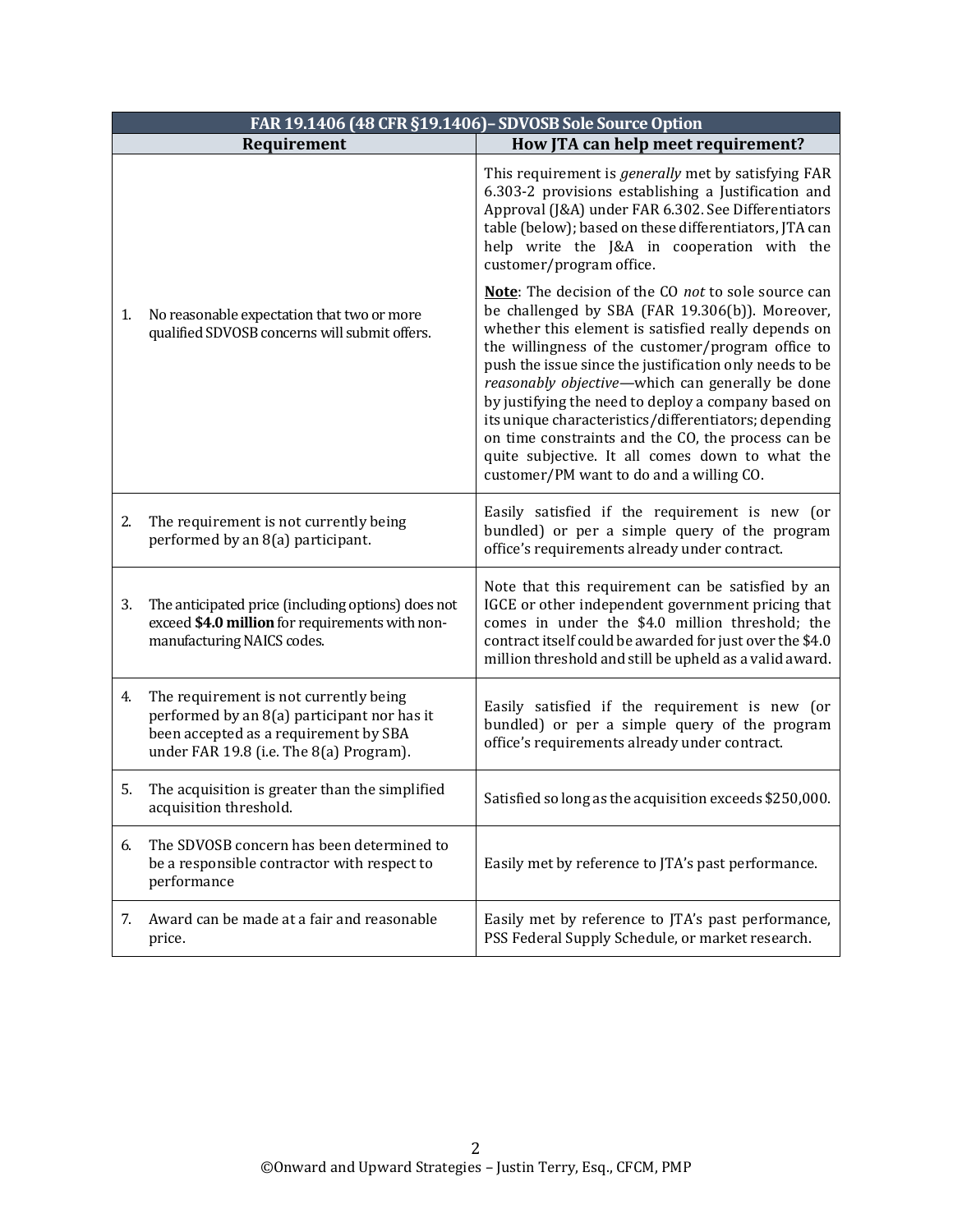### **DIFFERENTIATORS: WHAT CUSTOMERS LIKE ABOUT J. TERRY & ASSOCIATES, INC. Management Consulting Services Differentiators**

- 1. Organization led by doctorate-level management that also leverages 40+ years of military, governmentcivilian, and business leadership to successfully optimize organizations to accomplish internallymandated goals and align them with broader policy initiatives—all by applying organizational design techniques and managing monitoring and control activities. JTA has been publicly recognized with directorate-level awards at USBP for its support.
- 2. A small agile organization that is able to leverage significant capability through its unique network of staff augmentation resources; JTA is organized so that it can staff and operate in all 50 states. The benefit is that JTA is very in-tune to the customer and responsive to evolving customer needs and increased demands for support within relatively short time frames.
- 3. JTA's familiarity with acquisition manuals and processes has proven very useful for acquisition staff in meeting its customers' requirements with minimal effort. JTA has been able to provide guidance about acquisition methods, acquisition policy, and is able to complete requisite forms for approval—thereby augmenting an organization's procurement capability to facilitate overall customer satisfaction.

### **Information Assurance (IA) Services Differentiators**

- 1. JTA has proven itself in the IA domain with a very swift staffing capability on several occasions, staffing with CBP/DHS/DISA cleared, highly qualified (e.g., Bachelors/Masters plus CISSP, CEH qualifications), and experienced IA professionals to provide intrusion detection/penetration surveillance testing, NIST, and other security compliance support.
- 2. Since 2021, we have received several commendations for securing authority-to-operate (ATO) approvals for essential agency systems.

## **Organizational Qualifications/Differentiators**

- 1. HUBZone/SDVOSB/WOSB with a **Top Secret Facility** clearance
- 2. HUBZone/SDVOSB/WOSB with **ISO 9001:2015** QMS (Certified as of September 2021)
- 3. HUBZone/SDVOSB/WOSB with **CMMC Level 3** (Ready as of August 2021)
- 4. HUBZone/SDVOSB/WOSB that can provide management consulting as well as IA support services bundled requirements have translated to cost savings for our customers. Organized to operate in all 50 states and D.C.
- 5. HUBZone/SDVOSB/WOSB with +\$7 million recent (w/in 3 years) Prime Contract Experience and +\$12 million in recent Subcontract Experience–e.g., DoD (WHS, INSCOM) and DHS (CBP/USBP).

#### **\*6.302-1 Justification**